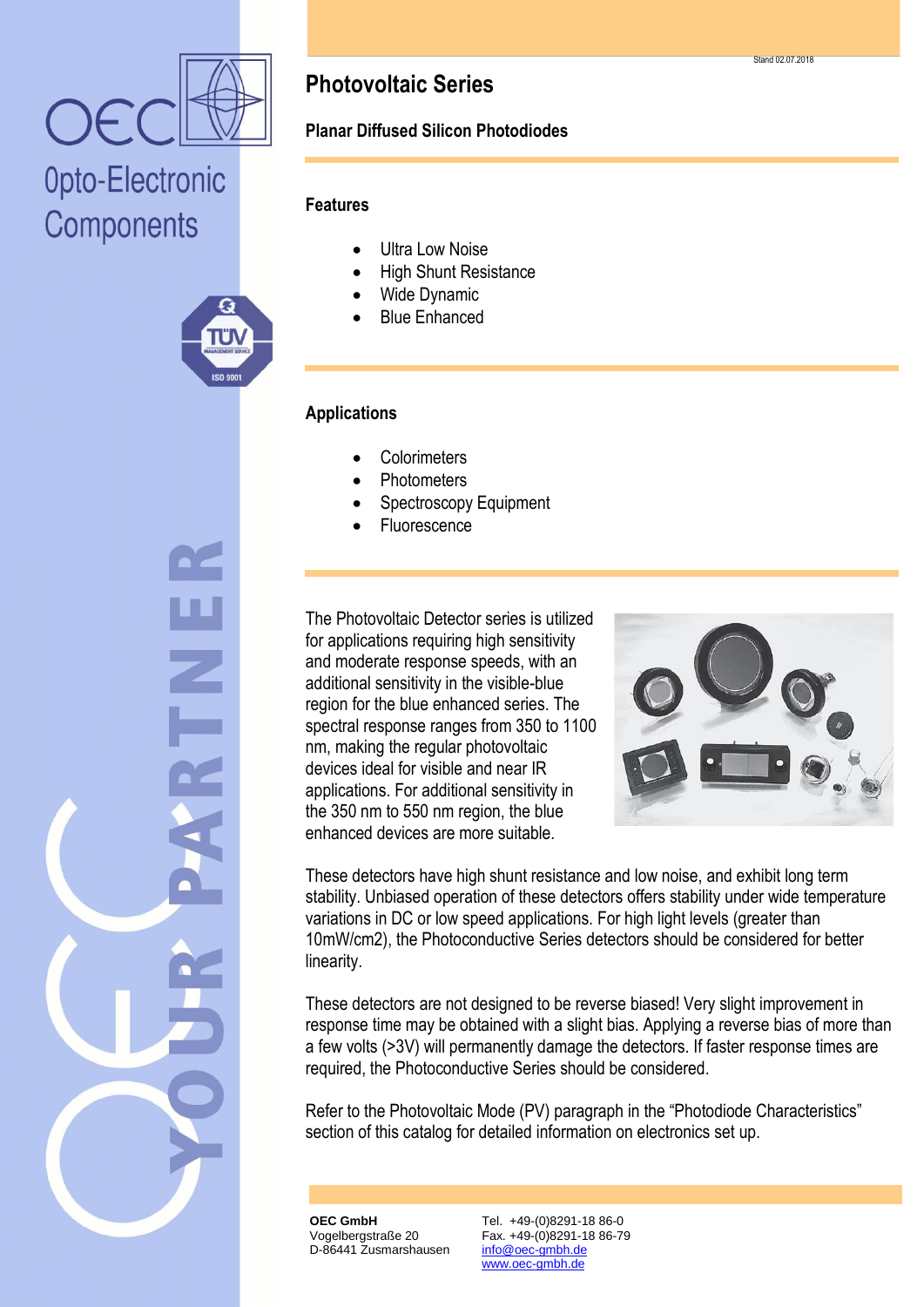Stand 02.07.2018



Opto-Electronic Components



**Typical Shunt Resistance vs. Temperature (normalized @ 23°C)**



#### **Typical Spectral Response**



#### **Typical Electro-Optical Specifications at TA= 23°C**

**OEC GmbH** Vogelbergstraße 20 D-86441 Zusmarshausen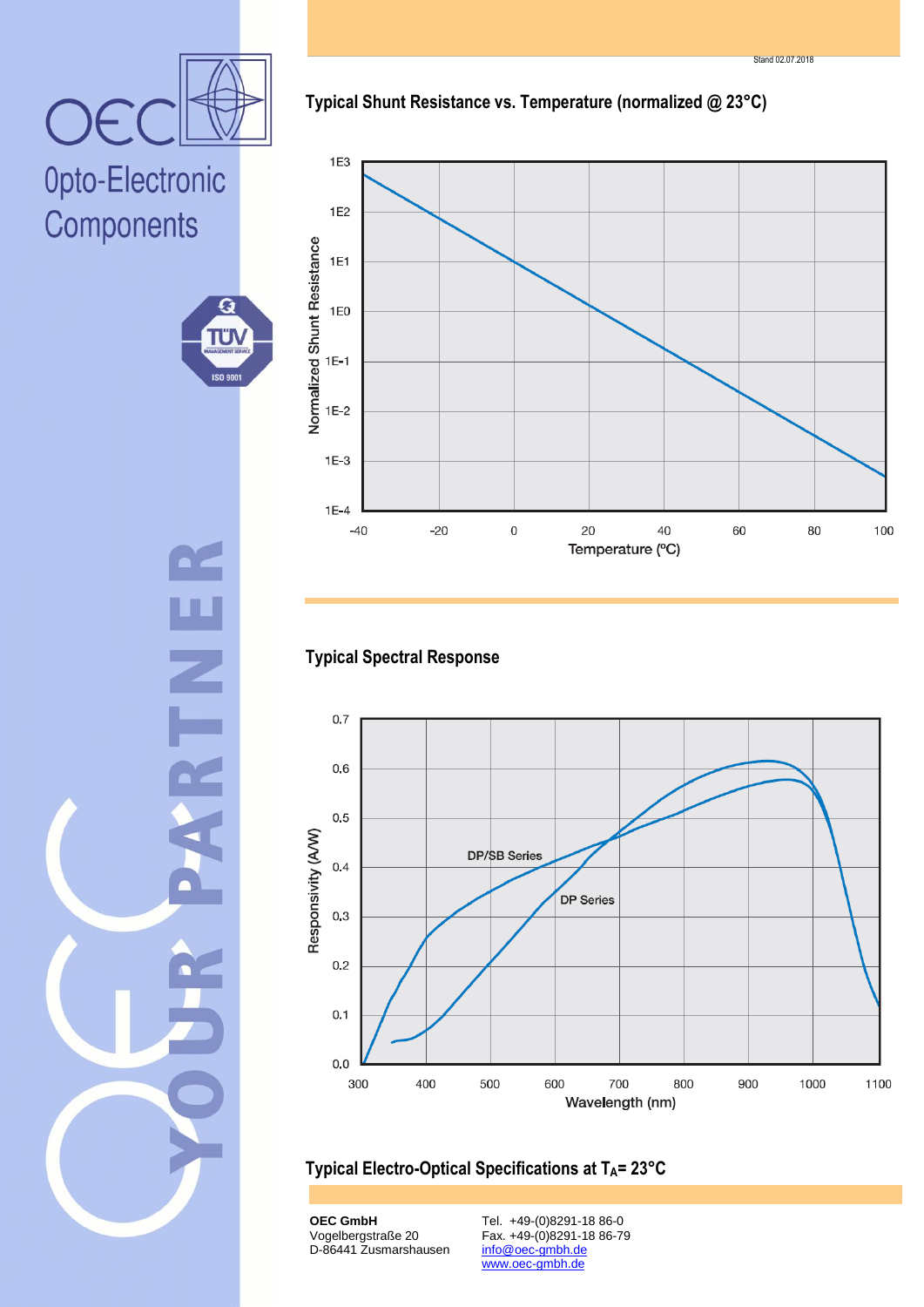Stand 02.07.2018



## Opto-Electronic Components



W<br>N<br>⊂

| <b>Model</b><br><b>Number</b>                      |                    | <b>Active Area</b>            |                          | Peak<br><b>Responsivity</b><br>Wavelength<br>$\lambda_{p}$ (nm) |      | <b>Responsivity</b><br>at $\lambda_{p}$<br>(A/W) |  | Capacitance<br>(pF)   | <b>Shunt</b><br>Resistance<br>$(G\Omega)$ |                 |
|----------------------------------------------------|--------------------|-------------------------------|--------------------------|-----------------------------------------------------------------|------|--------------------------------------------------|--|-----------------------|-------------------------------------------|-----------------|
|                                                    | Area               |                               | <b>Dimensions</b>        | <b>Typ</b>                                                      | Min  | <b>Typ</b>                                       |  | 0V                    | $-10mV$                                   |                 |
|                                                    | (mm <sup>2</sup> ) |                               | (mm)                     |                                                                 |      |                                                  |  | <b>Max</b>            | Min                                       | <b>Typ</b>      |
| `DP' Series, Metal Package                         |                    |                               |                          |                                                                 |      |                                                  |  |                       |                                           |                 |
| CD-1705                                            | 0.88               |                               | $0.93$ sq                | 850                                                             |      |                                                  |  | 70                    |                                           |                 |
| PIN-2DPI ^                                         | 1.1                |                               | $0.81 \times 1.37$       |                                                                 |      |                                                  |  | 150                   | 1.0                                       | 10 <sup>1</sup> |
| PIN-125DPL                                         | 1.6                |                               | $1.27$ sq                |                                                                 |      |                                                  |  | 160                   |                                           |                 |
| PIN-3CDPI<br>PIN-3CDP                              | 3.2                |                               | $1.27 \times 2.54$       |                                                                 |      |                                                  |  | 320<br>0.5            |                                           | 5.0             |
| PIN-5DPI                                           |                    |                               |                          |                                                                 |      |                                                  |  |                       |                                           |                 |
| PIN-5DP                                            | 5.1                |                               | $2.54 \phi$              |                                                                 |      |                                                  |  | 500                   | 0.4                                       | 4.0             |
| PIN-13DPI                                          | 13                 |                               | 3.6 <sub>sq</sub>        |                                                                 | 0.55 | 0.60                                             |  | 1200                  | 0.35                                      | 3.5             |
| PIN-13DP                                           |                    |                               |                          | 970                                                             |      |                                                  |  |                       |                                           |                 |
| PIN-6DPI<br>PIN-6DP                                | 16.4               |                               | $4.57 \phi$              |                                                                 |      |                                                  |  | 2000                  | 0.2                                       | 2.0             |
| PIN-44DPI                                          |                    |                               |                          |                                                                 |      |                                                  |  |                       |                                           |                 |
| PIN-44DP                                           | 44                 |                               | $6.6$ sq                 |                                                                 |      |                                                  |  | 4300                  | 0.1                                       | 1.0             |
| PIN-10DPI                                          | 100                |                               | $11.28$ φ                |                                                                 |      |                                                  |  | 9800                  | 0.05                                      | 0.2             |
| PIN-10DP                                           |                    |                               |                          |                                                                 |      |                                                  |  |                       |                                           |                 |
| <b>PIN-25DP</b>                                    | 613                |                               | $27.9\phi$               |                                                                 |      |                                                  |  | 60000                 | 0.002                                     | 0.1             |
| `DP' Series, Plastic Package §                     |                    |                               |                          |                                                                 |      |                                                  |  |                       |                                           |                 |
| <b>PIN-220DP</b>                                   | 200                |                               | 10 x 20                  | 970                                                             | 0.55 | 0.60                                             |  | 20000                 | 0.02                                      | 0.2             |
|                                                    |                    |                               |                          |                                                                 |      |                                                  |  |                       |                                           |                 |
|                                                    |                    | <b>NEP</b><br>$(W/\sqrt{Hz})$ | <b>Rise Time</b><br>(ns) |                                                                 |      |                                                  |  |                       |                                           |                 |
| <b>Model</b>                                       |                    |                               | 0V,                      |                                                                 |      | Temp. * Range (°C)                               |  | Package               |                                           |                 |
| <b>Number</b>                                      |                    | 0V,<br>970nm                  | 632nm,                   |                                                                 |      |                                                  |  |                       |                                           |                 |
|                                                    |                    |                               |                          |                                                                 |      |                                                  |  | <b>Style</b>          |                                           |                 |
|                                                    |                    |                               | $50\Omega$               |                                                                 |      |                                                  |  |                       |                                           |                 |
|                                                    |                    | <b>Typ</b>                    | <b>Typ</b>               | <b>Operating</b>                                                |      | <b>Storage</b>                                   |  |                       |                                           |                 |
| `DP' Series, Metal Package                         |                    |                               |                          |                                                                 |      |                                                  |  |                       |                                           |                 |
| CD-1705                                            |                    |                               | 2000                     |                                                                 |      |                                                  |  |                       |                                           |                 |
| PIN-2DPI ^                                         |                    | 2.1 e-15                      |                          |                                                                 |      |                                                  |  | 4/ TO-18              |                                           |                 |
| PIN-125DPL                                         |                    |                               | 30                       |                                                                 |      |                                                  |  | 8/ TO-18              |                                           |                 |
| PIN-3CDPI                                          |                    | $3.0 e - 15$                  | 50                       |                                                                 |      |                                                  |  | 4/ TO-18              |                                           |                 |
| PIN-3CDP<br>PIN-5DPI                               |                    |                               |                          |                                                                 |      |                                                  |  | 7/ TO-18<br>$2/$ TO-5 |                                           |                 |
| PIN-5DP                                            |                    | $3.4 e - 15$                  | 60                       | $-40 - +100$                                                    |      | $-55 - +125$                                     |  | $5/$ TO-5             |                                           |                 |
| PIN-13DPI                                          |                    |                               |                          |                                                                 |      |                                                  |  | $2/TO-5$              |                                           |                 |
| PIN-13DP                                           |                    | $3.6 e - 15$                  | 150                      |                                                                 |      |                                                  |  | $5/TO-5$              |                                           |                 |
| PIN-6DPI                                           |                    | $3.9e - 15$                   | 220                      |                                                                 |      |                                                  |  | $3/TO-8$              |                                           |                 |
| PIN-6DP<br>PIN-44DPI                               |                    |                               |                          |                                                                 |      |                                                  |  | $6/TO-8$<br>$3/TO-8$  |                                           |                 |
| PIN-44DP                                           |                    | 4.8 e -15                     | 475                      |                                                                 |      |                                                  |  | $6/TO-8$              |                                           |                 |
| PIN-10DPI                                          |                    |                               |                          |                                                                 |      |                                                  |  | 10/Lo-Prof            |                                           |                 |
| PIN-10DP                                           |                    | $6.8 e - 15$                  | 1000                     | $-10 - +60$                                                     |      | $-20 - +70$                                      |  | 11/ BNC               |                                           |                 |
| PIN-25DP                                           |                    | $3.0 e - 14$                  | 6600                     |                                                                 |      |                                                  |  | <b>12/ BNC</b>        |                                           |                 |
| `DP' Series, Plastic Package §<br><b>PIN-220DP</b> |                    | 1.2 e -14                     | 2200                     | $-10 - +60$                                                     |      | $-20 - +70$                                      |  | 27/ Plastic           |                                           |                 |

**Peak**

**OEC GmbH** Vogelbergstraße 20 D-86441 Zusmarshausen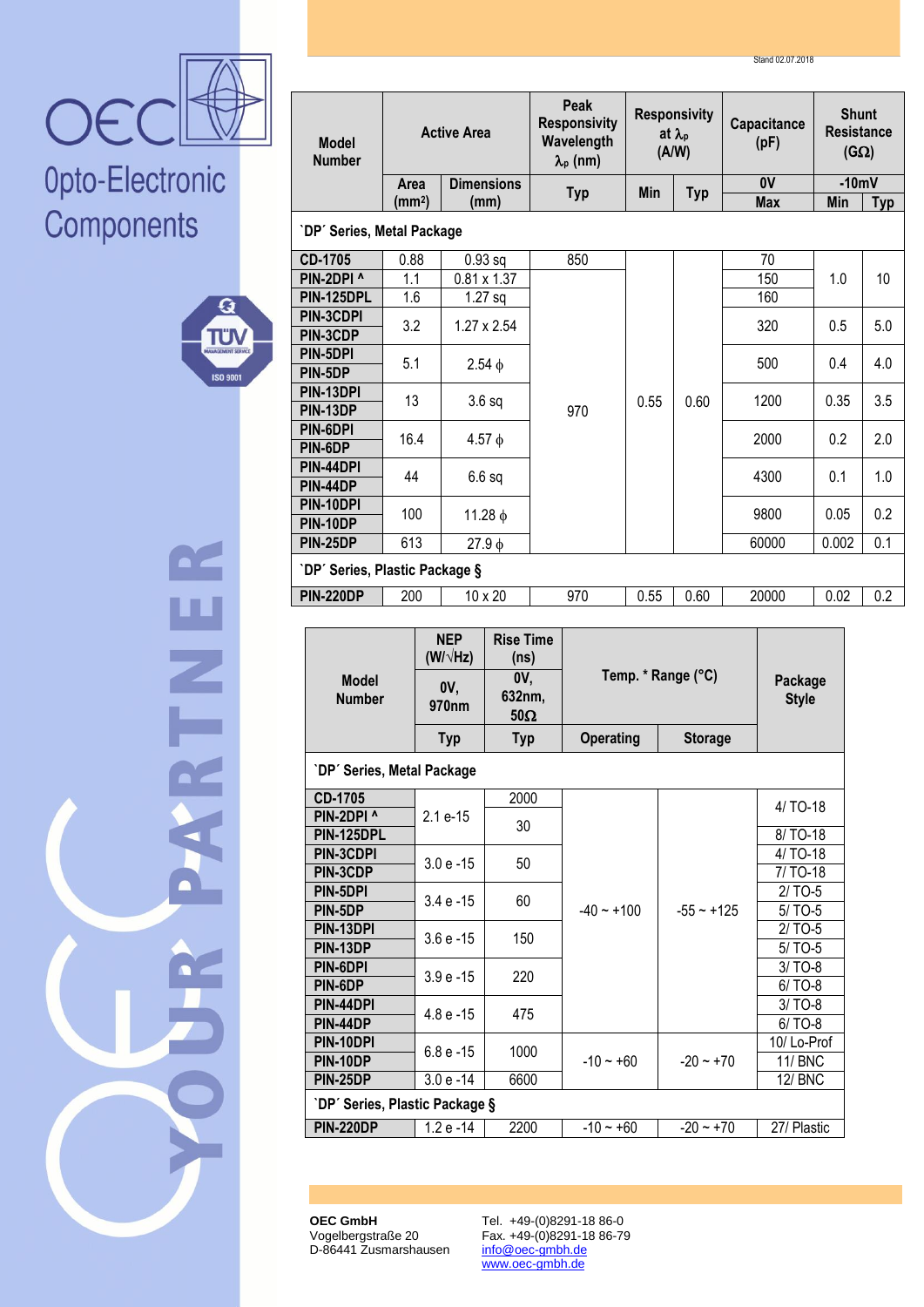

# Opto-Electronic Components



H<br>Z<br>L

|                                                                                                                                       |                                   |                           |                   |                              |                            | Stand 02.07.2018            |                               |
|---------------------------------------------------------------------------------------------------------------------------------------|-----------------------------------|---------------------------|-------------------|------------------------------|----------------------------|-----------------------------|-------------------------------|
| <b>Model</b><br><b>Number</b>                                                                                                         |                                   | <b>Active Area</b>        |                   | <b>Responsivity</b><br>(A/W) | <b>Capacitance</b><br>(pF) | $R_{\rm sh}$<br>$(M\Omega)$ | <b>NEP</b><br>$(W/\sqrt{Hz})$ |
|                                                                                                                                       | <b>Area</b><br>(mm <sup>2</sup> ) | <b>Dimensions</b><br>(mm) | Min<br><b>Typ</b> |                              | <b>Typ</b>                 | <b>Min</b>                  | <b>Typ</b>                    |
| <b>Super Blue Enhanced `DP/SB' Series (All specifications @ <math>\lambda</math> = 410nm, VBIAS = 0V, RL = 50<math>\Omega</math>)</b> |                                   |                           |                   |                              |                            |                             |                               |
| PIN-040DP/SB                                                                                                                          | 0.81                              | $1.02 \phi$               |                   |                              | 60                         | 600                         | $2.0 e - 14$                  |
| PIN-5DP/SB **                                                                                                                         | 5.1                               | $2.54 \phi$               |                   | 0.20                         | 450                        | 150                         | $5.2 e - 14$                  |
| PIN-10DP/SB                                                                                                                           | 100                               |                           | 0.15              |                              | 8800                       | 10                          | $2.0 e - 13$                  |
| PIN-10DPI/SB                                                                                                                          |                                   | 11.28 $\phi$              |                   |                              |                            |                             |                               |
| PIN-220DP/SB                                                                                                                          | 200                               | $10 \times 20$            |                   |                              | 17000                      | 5                           | $2.9 e - 13$                  |

| <b>Model</b><br><b>Number</b>                                                                                                                               | <b>Operating</b><br><b>Current</b><br>(mA) | <b>Rise Time</b><br>$(\mu s)$ | Temp. * Range (°C)                 |             |                |  | Package<br><b>Style</b> |
|-------------------------------------------------------------------------------------------------------------------------------------------------------------|--------------------------------------------|-------------------------------|------------------------------------|-------------|----------------|--|-------------------------|
|                                                                                                                                                             | <b>Max</b>                                 | <b>Typ</b>                    | <b>Operating</b><br><b>Storage</b> |             |                |  |                         |
| <b>Super Blue Enhanced `DP/SB' Series (All specifications @ <math>\lambda</math> = 410nm, V<sub>BIAS</sub> = 0V, R<sub>L</sub> = 50<math>\Omega</math>)</b> |                                            |                               |                                    |             |                |  |                         |
| PIN-040DP/SB                                                                                                                                                | 0.5                                        | 0.02                          |                                    |             | $1/TO-18$      |  |                         |
| PIN-5DP/SB **                                                                                                                                               | 2.0                                        | 0.2                           | $-10 - +60$                        |             | $5/$ TO-5      |  |                         |
| PIN-10DP/SB                                                                                                                                                 |                                            |                               |                                    | $-20 - +70$ | <b>11/ BNC</b> |  |                         |
| PIN-10DPI/SB                                                                                                                                                | 10.0                                       | 2.0                           |                                    |             | 10/ Metal      |  |                         |
| PIN-220DP/SB                                                                                                                                                |                                            | 4.0                           |                                    |             | 27/ Plastic    |  |                         |

|                               | <b>Active Area</b>                |                           | <b>Responsivity</b><br>(A/W)<br>436nm |      | Capacitance<br>(pF) | $R_{\rm sh}$   | <b>NEP</b>      |
|-------------------------------|-----------------------------------|---------------------------|---------------------------------------|------|---------------------|----------------|-----------------|
| <b>Model</b><br><b>Number</b> |                                   |                           |                                       |      | 0V                  | $(M\Omega)$    | $(W/\sqrt{Hz})$ |
|                               | <b>Area</b><br>(mm <sup>2</sup> ) | <b>Dimensions</b><br>(mm) | Min<br><b>Typ</b>                     |      | <b>Max</b>          | <b>Min</b>     | <b>Typ</b>      |
| `5T' Series, Blue             |                                   |                           |                                       |      |                     |                |                 |
| OSD1-5T                       | 1.0                               | $1.0$ sa                  |                                       |      | 35                  | 250            | $2.5e - 14$     |
| OSD3-5T                       | 3.0                               | $2.5 \times 1.2$          |                                       | 0.21 | 80                  | 100            | $3.0 e - 14$    |
| <b>OSD5-5T</b>                | 5.0                               | $2.5 \phi$                | 0.18                                  |      | 130                 | 100            | $3.3e - 14$     |
| <b>OSD15-5T</b>               | 15.0                              | 3.8 <sub>sq</sub>         |                                       |      | 390                 | 50             | $5.6e - 14$     |
| <b>OSD60-5T</b>               | 62.0                              | 7.9 <sub>sq</sub>         |                                       |      | 1800                | 3              | $2.1e - 13$     |
| <b>OSD100-5TA</b>             | 100.0                             | 11.3 $\phi$               |                                       |      | 2500                | $\overline{2}$ | $2.5e - 13$     |

**OEC GmbH** Vogelbergstraße 20 D-86441 Zusmarshausen